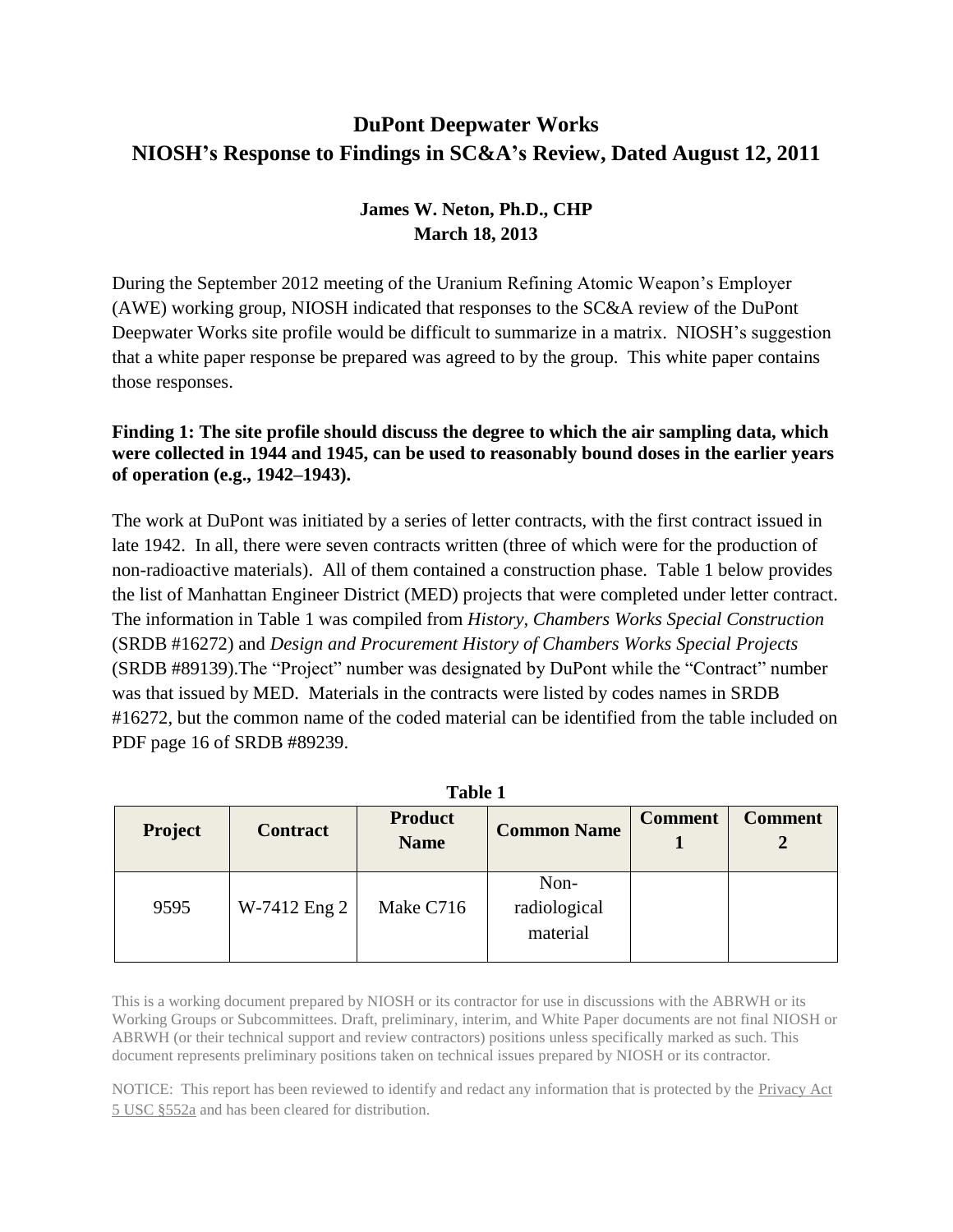| 9634 Stage 1 | W-7412 Eng 3     | Make C-103<br>from C-<br>100&C-101     | Peruranic acid<br>to UO <sub>2</sub> | Turned<br>over to<br>Ops<br>6/5/43                           | "Advice of<br>physical<br>completion"<br>1/15/1944 |
|--------------|------------------|----------------------------------------|--------------------------------------|--------------------------------------------------------------|----------------------------------------------------|
| 9634 Stage 2 | W-7412 Eng 3     | Convert to C-<br>103 to C-104.         | UO <sub>2</sub> to UF <sub>4</sub>   | <b>Start</b><br>2/13/43                                      |                                                    |
| 9634 Stage 3 | W-7412 Eng 3     | Convert to C-<br>104 to C-105.         | UF4 to U metal                       | <b>Start</b><br>4/28/43                                      |                                                    |
| 9757         | W-7412 Eng 6     | Make C-816                             | Non-<br>radiological<br>material     |                                                              |                                                    |
| 9233         | W-7412 Eng 8     | Distill HF                             | Non-<br>radiological<br>material     |                                                              |                                                    |
| 9803         | W-7412 Eng<br>22 | Convert<br>various scrap<br>to $C-103$ | Convert scrap to<br>UO2              | Section<br>100 start<br>8/16/43<br>200<br>section<br>10/1/43 | "Advice of<br>physical<br>completion"<br>4/15/1944 |

The "start date" listed in the documents appears to be the initial date that testing began. For example, project 9634 Stage 1 was turned over to operations on 6/5/1943. After that, a "small daily force" was used to make changes to the equipment until  $1/1/1944$ . Soon after that date, on 1/15/1944, an "advice of physical completion" documentation was given to operating management. A similar time frame for project 9803 can be seen where one section was started on 8/16/943 and the other on 10/1/1943, but the "advice of physical completion" was not issued until 4/15/1944.

This is a working document prepared by NIOSH or its contractor for use in discussions with the ABRWH or its Working Groups or Subcommittees. Draft, preliminary, interim, and White Paper documents are not final NIOSH or ABRWH (or their technical support and review contractors) positions unless specifically marked as such. This document represents preliminary positions taken on technical issues prepared by NIOSH or its contractor.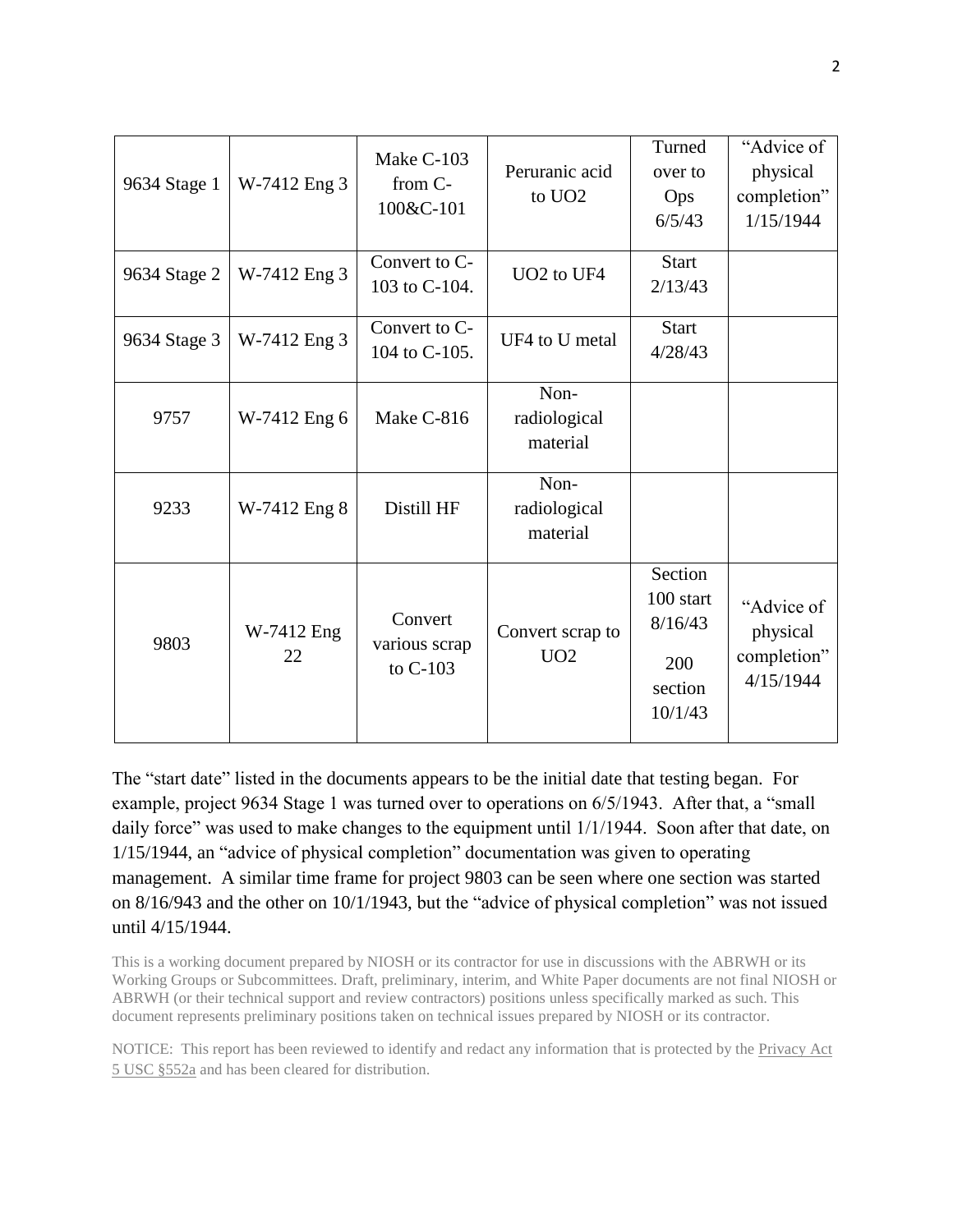From this information, it is likely that full-scale production on the contracts did not commence until several months after the "start date". Therefore, full scale production for any of the projects would not have started until late in 1943 or early 1944. The first air samples taken in April 1944 were collected near the beginning of full scale operation, but not in the startup and testing phase where production rates, and associated airborne levels, were lower.

## **Finding 2: We would request that the site profile discuss the levels of surface contamination at the facility and explain that, at these levels, the default ingestion rate of 0.5 mg/day, which is inherent to TIB-009, applies to this facility. NIOSH should also describe how the ingestion intake in Table 1 was calculated.**

This finding pertains to the quantification of ingestion intakes which was transferred to the Procedures Subcommittee. The subcommittee appears to have completed its work and has concluded that no changes are necessary to TIB-009. However, NIOSH's implementation of TIB-009 in the residual period has been misinterpreted in the DuPont Deepwater works TBD. These values will be revised in keeping with the discussions held in the Procedures Subcommittee.

# **Finding 3: It appears that uranium metal was produced at the site using the UF4 to U magnesium bomb reduction process, which, because of the Putzier effect, could have produced uranium ingots that were associated with external beta radiation fields that were 10 to 20 times greater than those adopted in the site profile.**

This issue was studied by the TBD-6000 working group resulting in a revision to Battelle-TBD-6000 that discussed this effect. The discussion, which can be found in section 3.3.1 of TBD-6000, indicates that this effect does not appear to occur during the metal reduction process. Rather, it is the uranium recasting process where the phenomenon has been observed. While DuPont did perform metal reduction, there is no indication that they performed metal recasting.

## **Finding 4: There seems to be a substantial disparity between the explanation of how the annual photon doses to operators were derived and the actual values employed in the site profile.**

This is a working document prepared by NIOSH or its contractor for use in discussions with the ABRWH or its Working Groups or Subcommittees. Draft, preliminary, interim, and White Paper documents are not final NIOSH or ABRWH (or their technical support and review contractors) positions unless specifically marked as such. This document represents preliminary positions taken on technical issues prepared by NIOSH or its contractor.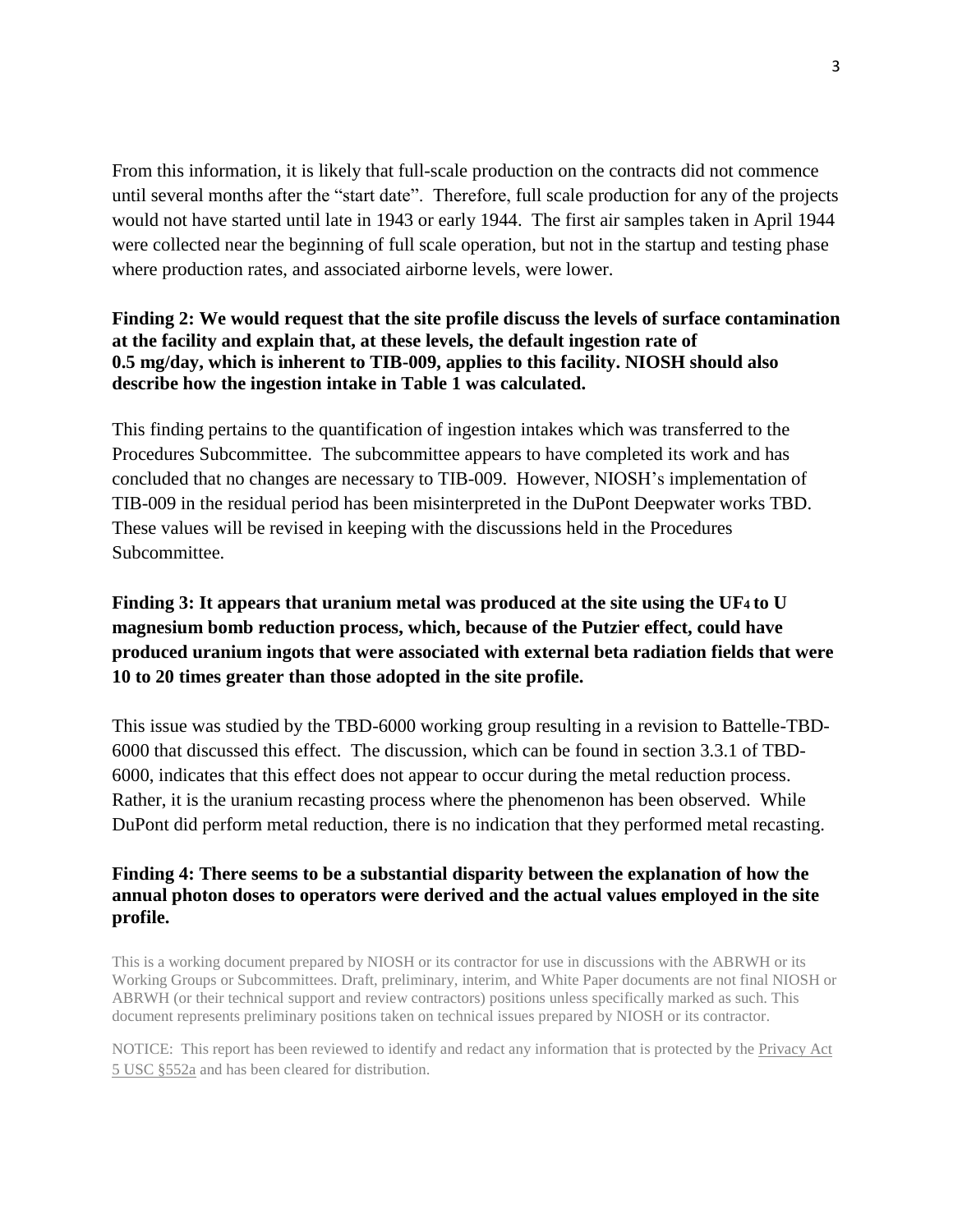The SC&A review calculated an annual photon dose of 1,920 mR/yr, while the TBD provided an annual dose of 519 mR/yr. The SC&A review assumed values of 2400 hours worked per year and further assumed that for 50% of the time the operator was within 1 foot of the material and the other 50% was spent at 1 meter from the material. This is consistent with the DuPont TBD.

The SC&A review, however, used values of 1.3 mR/hr and 0.3 mR/hr for the 1 foot and 1 meter dose rates from Table 6 of the TBD. On page 11 of the TBD, however, it is explained that the dose rates indicated were considered to be average dose rates and the default GSD of 5 was used. The TBD goes on to calculate the geometric mean of the dose rate in Table 7. When multiplied by 2400 hour work year, the geometric mean results in the annual dose of 519 mR. The full distribution is assigned to operators and the average of that distribution results in the 1,920 mR annual dose calculated in the review.

During the work group call on September 7, 2012, a discussion about favorability of assigning the average value as a constant versus assigning the full distribution took place. The use of the full distribution was questioned because a geometric standard deviation of five produced an average value almost four times that of the geometric mean. NIOSH performed a few example calculations to demonstrate this effect. The example calculations are provided in Attachment 1.

**Finding 5: There seems to be a substantial disparity between the explanation of how the annual contact doses to operators were derived and the actual values employed in the site profile. In addition, justification should be provided as to why TBD-6000 default values should not be used at DuPont, since no site data are available for external exposure during the operating period.**

This finding has the same explanation as finding 4. The geometric mean of the extremity dose rates is listed in Table 7 of the TBD.

#### **Finding 6: Assuming 50% of the beta/gamma dose rate measured at 3 feet from a surface is 50% from gamma and 50% from beta does not appear to be appropriate. In addition, beta dose cannot contribute significantly to whole body dose.**

This is a working document prepared by NIOSH or its contractor for use in discussions with the ABRWH or its Working Groups or Subcommittees. Draft, preliminary, interim, and White Paper documents are not final NIOSH or ABRWH (or their technical support and review contractors) positions unless specifically marked as such. This document represents preliminary positions taken on technical issues prepared by NIOSH or its contractor.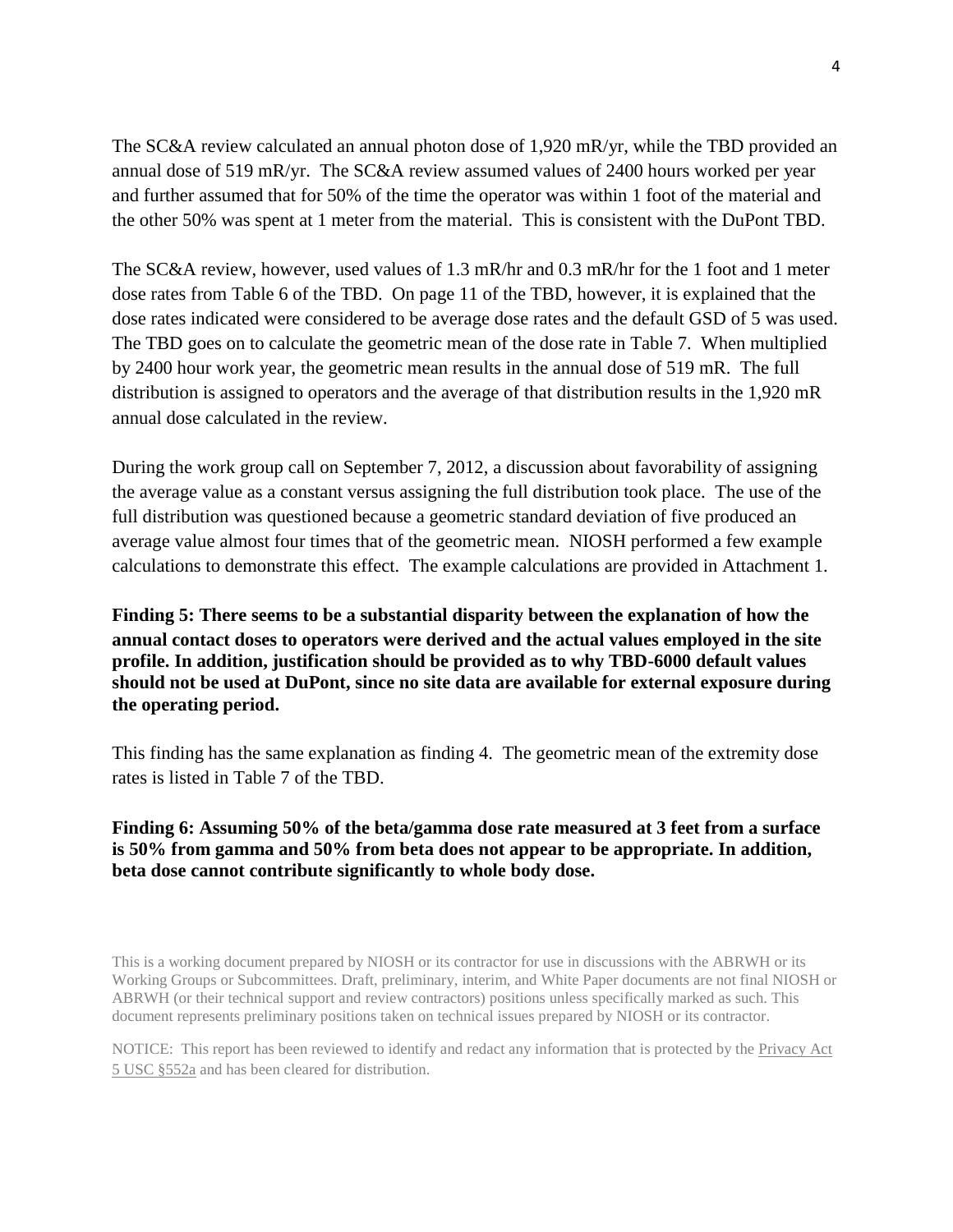This finding indicates the one to one beta to gamma ratio used in the TBD is not appropriate and not favorable. The text of the review notes that the photon exposure rate from contamination is a factor of 100 lower than the beta dose rate according to conversion factors in TBD-6000.

Conversion factors in TBD-6000 were based on a thin layer of contamination. As the thickness of the source of radiation increase, more betas are shielded than gammas and the value of the ratio decreases. At DuPont, the contamination apparently leached into the concrete to the point that 0.04 inches of concrete was removed by sandblasting to reduce the contamination levels. This indicates the remaining contamination is intermixed with the concrete and the beta to photon ratio obtained from an infinitely thin source would not be appropriate.

The DuPont TBD used a ratio of one to one since this would produce the largest photon dose. The photon dose is used for most organs with the most notable exception being the skin. For skin dose, both photon and beta dose are used. Thus for an 80 mR/yr total exposure, the 1 to 1 ratio would estimate a skin dose of 40 mR photon and 40 mrad beta. Conversely, a ratio of 100 would estimate a skin dose of approximately 79.2 mrad beta and 0.8 mR photon dose. The only difference produced by the ratio would be to reduce the photon dose which is the only dose to most organs.

However, NIOSH agrees that the use of a one to beta to gamma one ratio is likely inappropriate. A 10 to 1 ratio is used in TBD-6000 and during discussions in the TBD-6000 work group; it was shown that this ratio appears to be favorable for volume sources (uranium metal, uranium products in tanks, etc.). NIOSH recommends changing this assumption to a 10 to 1 ratio.

### **Finding 7: The development of the photon dose is convoluted and not scientifically sound. A simpler approach would be to assume that the deep dose rate was 0.05 mrad/hr based on measurements at 3 feet from contaminated surfaces, and pro-rate this dose rate between beta and gamma based on Table 3.10 of TBD-6000.**

The highest reading during the residual period was 0.05 mrep/hr in building 708, which was demolished in 1953. Early work was developmental and performed in Bldg J-16 which was a laboratory. Building J-16 was demolished sometime between 1943 and 1945 during the covered

This is a working document prepared by NIOSH or its contractor for use in discussions with the ABRWH or its Working Groups or Subcommittees. Draft, preliminary, interim, and White Paper documents are not final NIOSH or ABRWH (or their technical support and review contractors) positions unless specifically marked as such. This document represents preliminary positions taken on technical issues prepared by NIOSH or its contractor.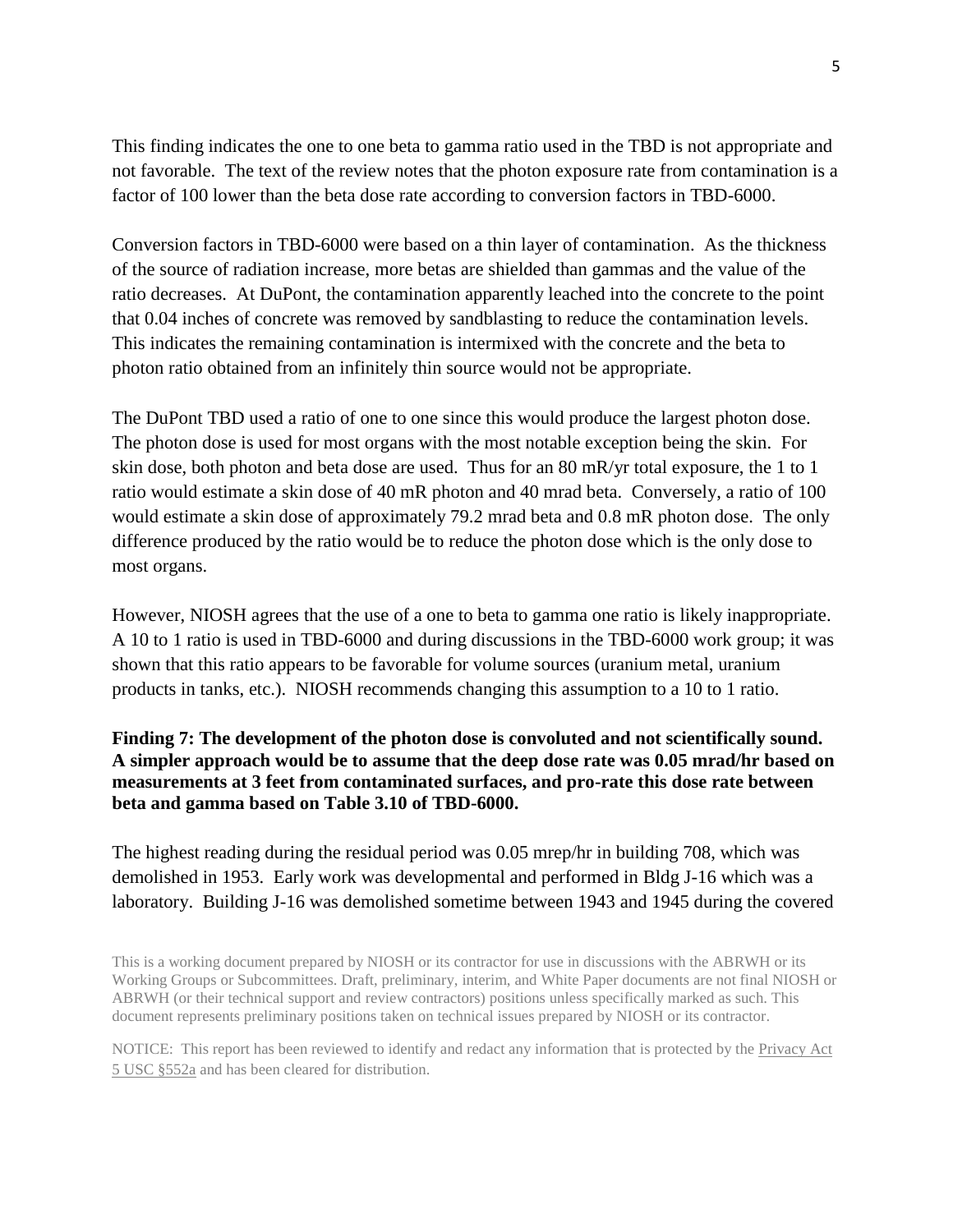period. Building 845 was the only building remaining after 1953 that handled uranium. The highest applicable reading in bldg. 845 was 0.03 mrep/hr.

A reading of 0.04 mrep/hr appears to be above the average reading of the applicable readings in building 708 making it a reasonable value to use for the residual period dose. Alternatively, it is reasonable to believe workers divided their time between 708 and 845 (and other buildings) so an average of the highest in both buildings may be considered reasonable. The average would be 0.04 mrep/hr. Lastly, even if the max reading of 0.05 mrep/hr were used, it would only be applicable until 1953. After that, a value of 0.03 would be used which is the max in the remaining building (bldg. 845).

This is a working document prepared by NIOSH or its contractor for use in discussions with the ABRWH or its Working Groups or Subcommittees. Draft, preliminary, interim, and White Paper documents are not final NIOSH or ABRWH (or their technical support and review contractors) positions unless specifically marked as such. This document represents preliminary positions taken on technical issues prepared by NIOSH or its contractor.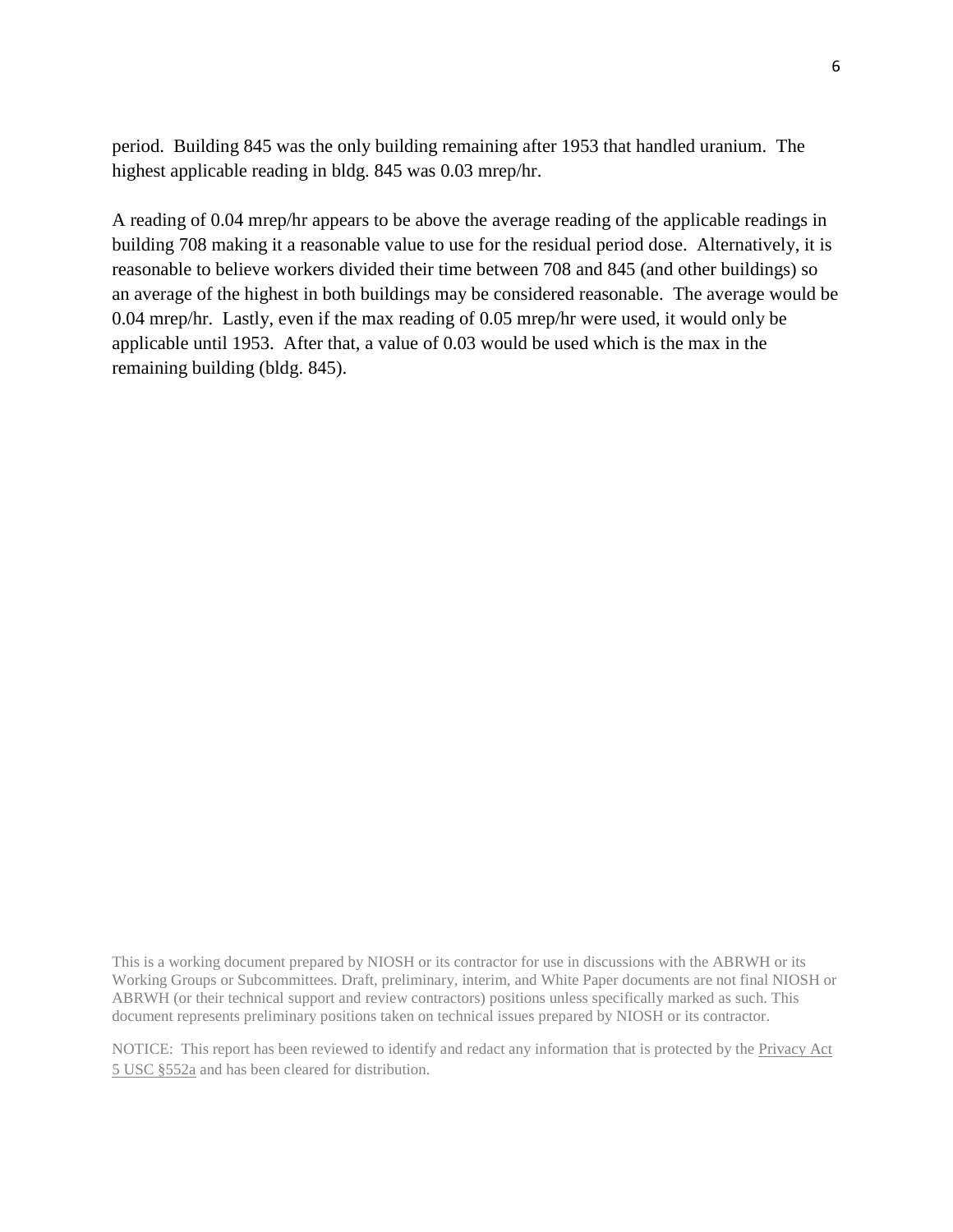#### **Attachment 1**

#### **Evaluation of Use of the Full distribution Versus the Average Value**

In findings 4 and 5, SC&A calculated the average value of a lognormal distribution and pointed out that it was higher than the geometric mean. During a meeting of the work group, they pointed out that for finding 4, the average was almost four times higher than the geometric mean and questioned whether it would be more favorable to assign the average as a constant rather than the distribution.

NIOSH developed a simple example in an attempt to explore this effect. Although this analysis is not intended to be all encompassing or provide a mathematical proof, it is clear that the use of the full distribution is this example provides a slightly more claimant favorable result than using the average value as constant.

For this comparison a hypothetical scenario for a dose reconstruction was chosen that had the following characteristics:

- Male born in 1940;
- Exposure started 1965;
- Exposure ended in 1974;
- Liver cancer diagnosed in 2000; and,
- Exposure to mid energy photons at a chronic exposure rate.

Next, a geometric mean (GM) exposure of 1 rem was assumed for each year and the geometric standard deviation (GSD) varied for several different examples. From the GM, the average of the distribution was calculated as follows:

$$
Average = GM \times e^{\left(\frac{1}{2}\sigma^2\right)};
$$

where  $\sigma$  = the natural log of the GSD.

This is a working document prepared by NIOSH or its contractor for use in discussions with the ABRWH or its Working Groups or Subcommittees. Draft, preliminary, interim, and White Paper documents are not final NIOSH or ABRWH (or their technical support and review contractors) positions unless specifically marked as such. This document represents preliminary positions taken on technical issues prepared by NIOSH or its contractor.